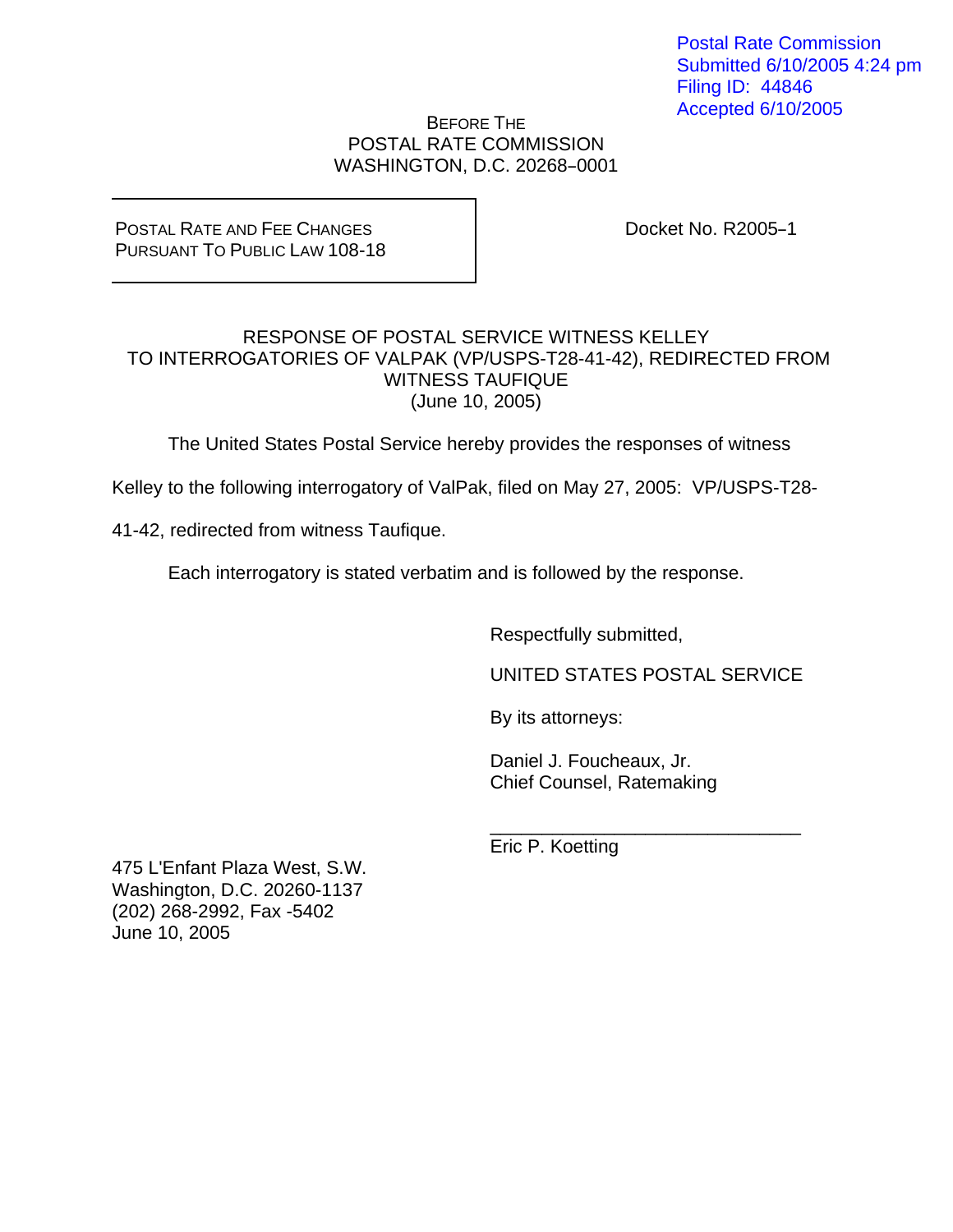## **RESPONSE OF POSTAL SERVICE WITNESS KELLEY TO INTERROGATORIES OF VALPAK, REDIRECTED FROM WITNESS TAUFIQUE**

## **VP/USPS-T28-41.**

This interrogatory concerns the processing of Basic letters in the ECR subclass, which generally would not be prebarcoded by the mailer.

a. In Base Year 2004, what percentage of all ECR Basic letters was delivered by city carriers, and what percentage was delivered by rural carriers?

b. Of the total volume of ECR Basic letters delivered by city carriers, what percentage was cased manually, and what percentage was delivery point sequenced? If you do not know, please provide your best estimate.

c. If any ECR Basic letters were delivery point sequenced, please provide a cost comparison of manual casing versus delivery point sequencing (including delivery) in Base Year 2004.

# **RESPONSE:**

a. Assuming that RPW ECR Basic letters are the denominator, the carrier cost systems estimate that 52.6 and 36.3 percent are delivered on city and rural routes respectively.

b. Assuming that all nonDPS ECR Basic letters are cased, the city carrier cost system estimates that 52.0 percent of ECR Basic letters delivered on city letter routes were cased manually and 48.0 percent of ECR Basic letters were DPSed.

c. While no detailed analysis of the cost savings from delivery point sequencing of ECR Basic letters has been done by the Postal Service, one can generally conclude that delivery point sequencing should save in-office costing time.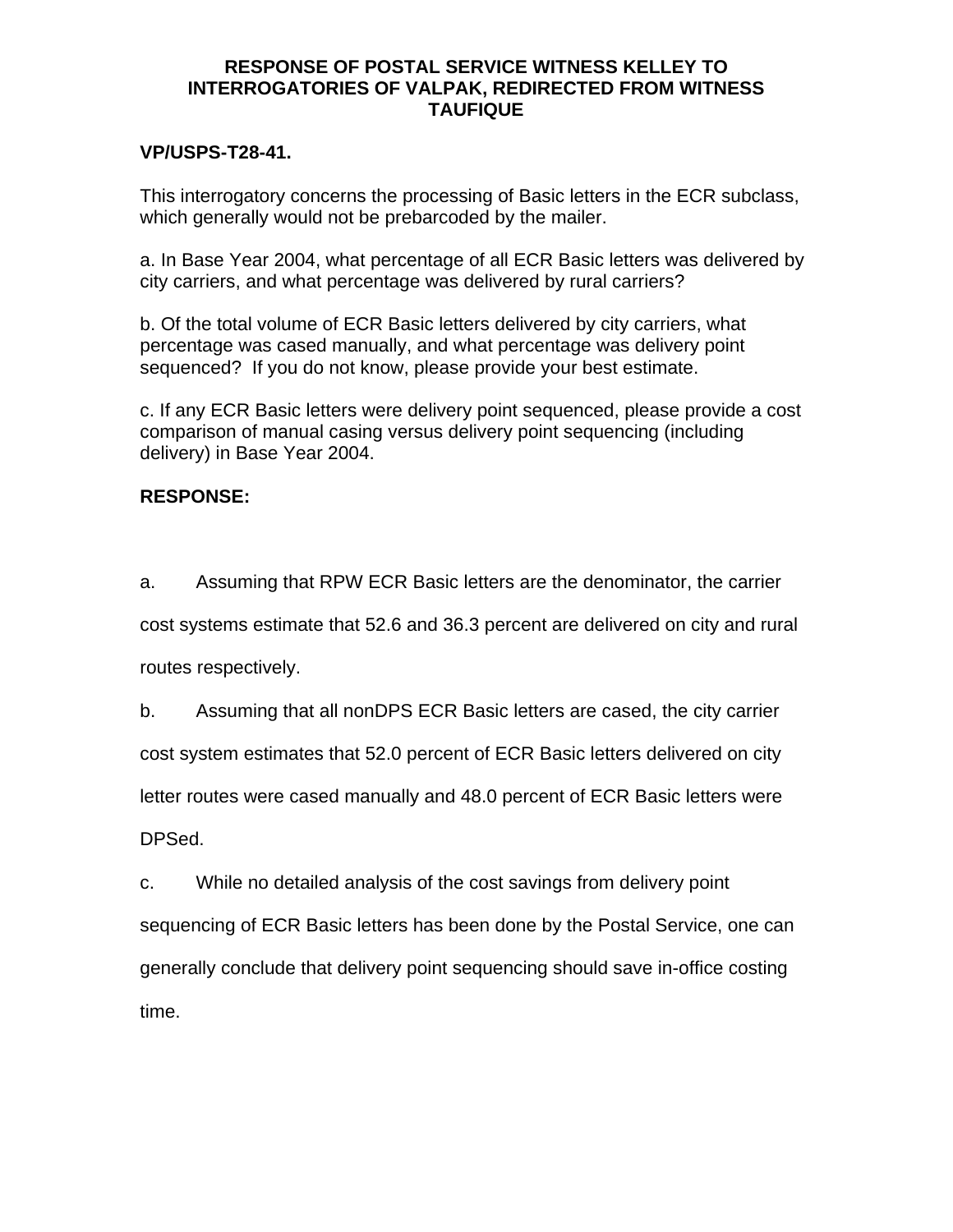## **RESPONSE OF POSTAL SERVICE WITNESS KELLEY TO INTERROGATORIES OF VALPAK, REDIRECTED FROM WITNESS TAUFIQUE**

## **VP/USPS-T28-42.**

This interrogatory concerns the processing of Saturation letters in the ECR subclass, which mailers are required to prebarcode and sequence by line of travel.

a. In Base Year 2004, what percentage of ECR Saturation letters was cased manually by carriers?

b. What percentage of ECR Saturation letters did carriers take directly to the route as sequenced mail in a separate bundle?

c. What percentage of ECR Saturation letters was delivery point sequenced? If you do not know, please provide your best estimate. If any ECR Saturation letters are delivery point sequenced, please provide a cost comparison of each different method of handling (including delivery).

d. Please compare your percentages to those provided by witness McCrery (USPST-29) at page 10, lines 11 through 23.

# **RESPONSE:**

- a. Please refer to the response to VP/USPS-T-16- 22a.
- b. Please refer to the response to VP/USPS-T-16- 22a.
- c. For the estimated percentage, please refer to the response to VP/USPS-

T-16-22a. While no detailed analysis of the cost savings from delivery point

sequencing of ECR Saturation letters has been done by the Postal Service, one

can generally conclude that delivery point sequencing should save in-office

costing time.

d. I am unsure as to what figures to compare, as witness McCrery in the pages referenced in the question does not specifically discuss the DPS percentage of ECR Saturation letters.